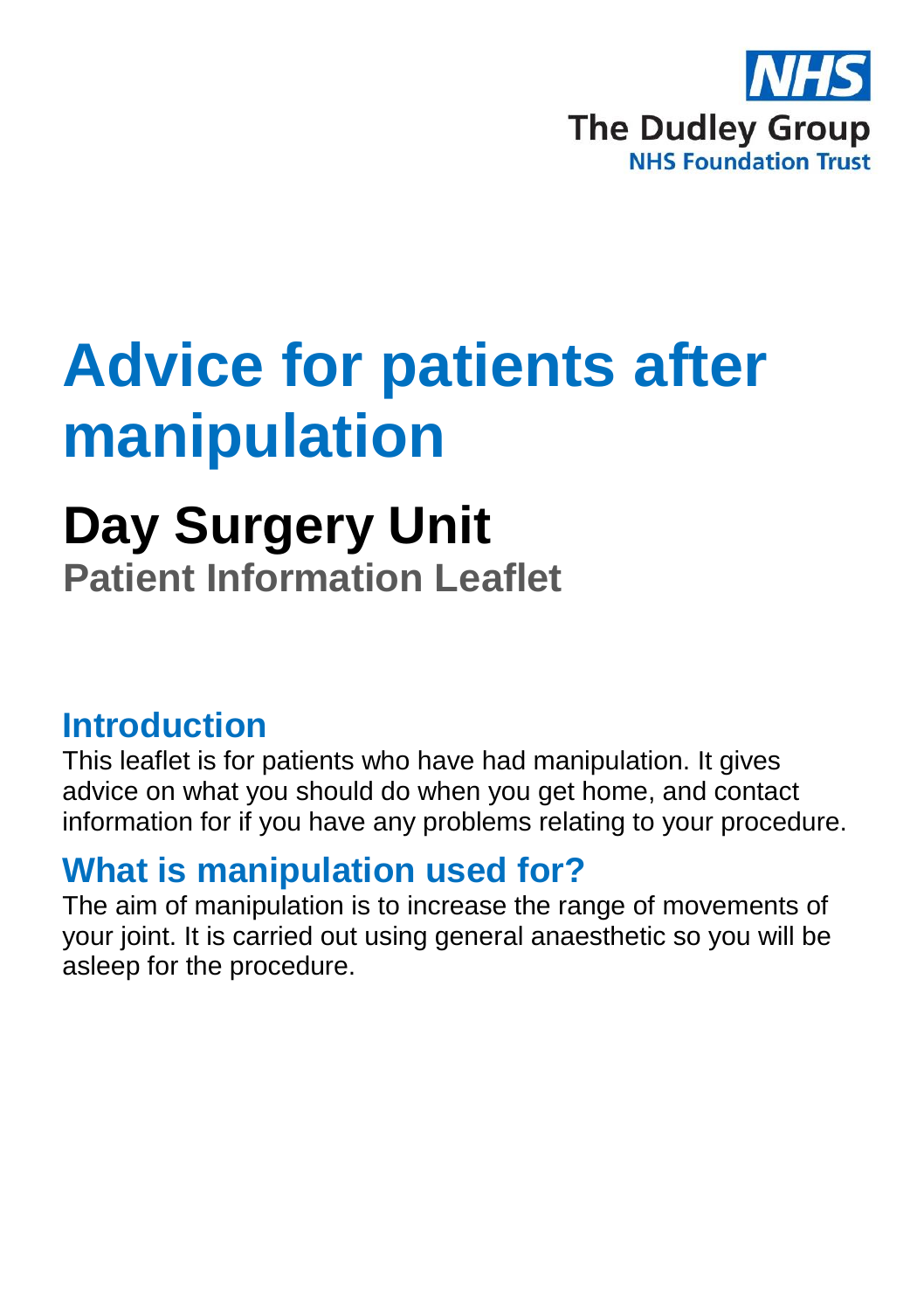### **Advice**

- 1. You will need to arrange for a responsible, able-bodied adult to collect you from hospital. If they cannot drive you home, you will need to make your own taxi arrangements. It is not a good idea for you to travel on public transport.
- 2. Try to have a friend or relative stay with you for the first 24 hours.
- 3. We recommend that you have a restful evening after your procedure and maintain a gentle level of activity. You will probably feel quite drowsy.
- 4. After a general anaesthetic, you should not:
	- drive for 48 hours
	- operate machinery or drink alcohol for 24 hours
- 5. As soon as possible, it is important to begin moving the joint through its natural range of movements. You will be shown how to do this.
- 6. While you were asleep, you will have been given a combined injection of local anaesthetic and an anti-inflammatory medication, into the affected joint. This will help to relieve any pain for several hours.

As the effects of this wear off, you may experience some pain. You can take a painkiller such as paracetamol to relieve this (always read the label; do not exceed the recommended dose).

You may have some stiffness in the joint for a few days. However, it is still important to keep the joint moving through its natural range of movements.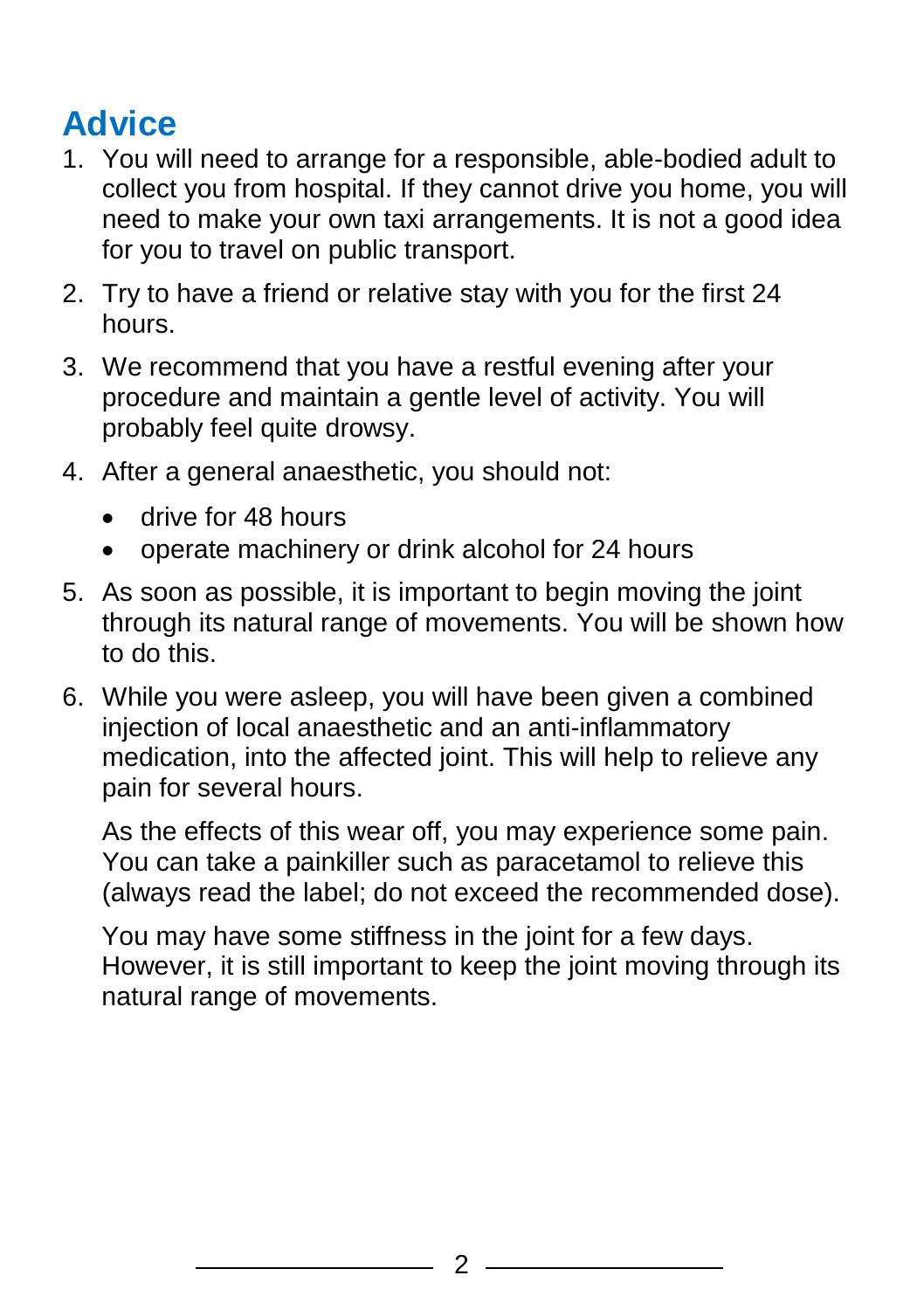#### **Follow up**

If you need an outpatient follow up appointment, or your consultant feels that you will benefit from some physiotherapy, we will send you an appointment through the post.

If you need a sick note, please ask the nurse who books you in for the procedure.

#### **Helpline numbers**

If you have any questions, or if there is anything you do not understand about this leaflet, please speak to a member of staff or contact:

**Russells Hall Hospital Day Surgery Unit** on 01384 456111 ext. 1886 (7.30am to 8pm, Monday to Friday) or

**Pre-operative Assessment Unit** on 01384 456111 ext. 1849 (7am to 7.30pm, Monday to Friday)

**Out of these hours, urgent queries:** contact Surgical Assessment Unit on 01384 456111 ext. 3359.

Russells Hall Hospital switchboard number: 01384 456111

#### **This leaflet can be downloaded or printed from:**

http://dgft.nhs.uk/services-and-wards/general-surgery/

If you have any feedback on this patient information leaflet, please email dgft.patient.information@nhs.net